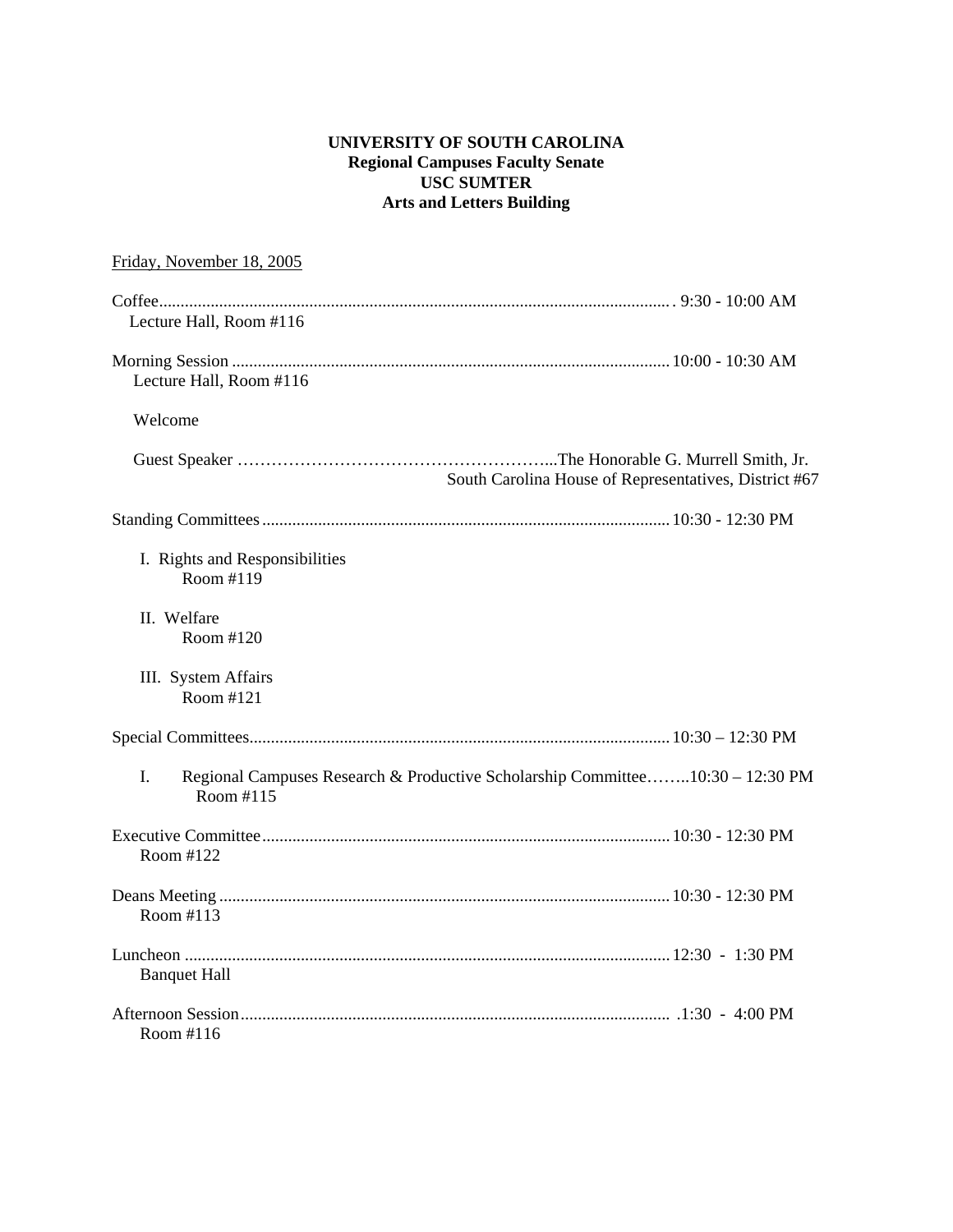## **AGENDA**

- I. Call To Order
- II. Correction/Approval of Minutes: September 9, 2005 USC Columbia, Columbia, SC

### III. Reports from University Officers

- A. Dr. Chris P. Plyler, Vice Provost and Executive Dean
- B. Dr. Carolyn A. West, Associate Vice Provost
- C. Regional Campus Deans
- D. Assistant Vice Provost for Continuing Education Credit Programs
- IV. Reports from Standing Committees
	- A. Rights and Responsibilities Professor Danny Faulkner
	- B. Welfare Professor Fran Perry
	- C. System Affairs Professor Chris Borycki
- V. Executive Committee Professor Roberto Refinetti
- VI. Reports from Special Committees
	- A. Committee on Libraries Professor Bruce Nims
	- B. Committee on Curricula and Courses Professor Robert Castleberry
	- C. Committee on Faculty Welfare Professor Fran Perry
	- D. Academic Affairs and Faculty Liaison Committee Professor Noni Bohonak
	- E. Research and Productive Scholarship Committee Professor Todd Scarlett
- F. Regional Campuses Research and Productive Scholarship Committee Professor Noni Bohonak
- - G. Provost's Regional Campuses Advisory Council Professor Noni Bohonak
	- H. Other Committees
		- 1. Conflict of Interest Committee Professor Dave Bowden
		- 2. Manual Review Ad Hoc Committee Professor Lisa Rashley
- VII. Unfinished Business
- VIII. New Business
- IX. Announcements
- X. Adjournment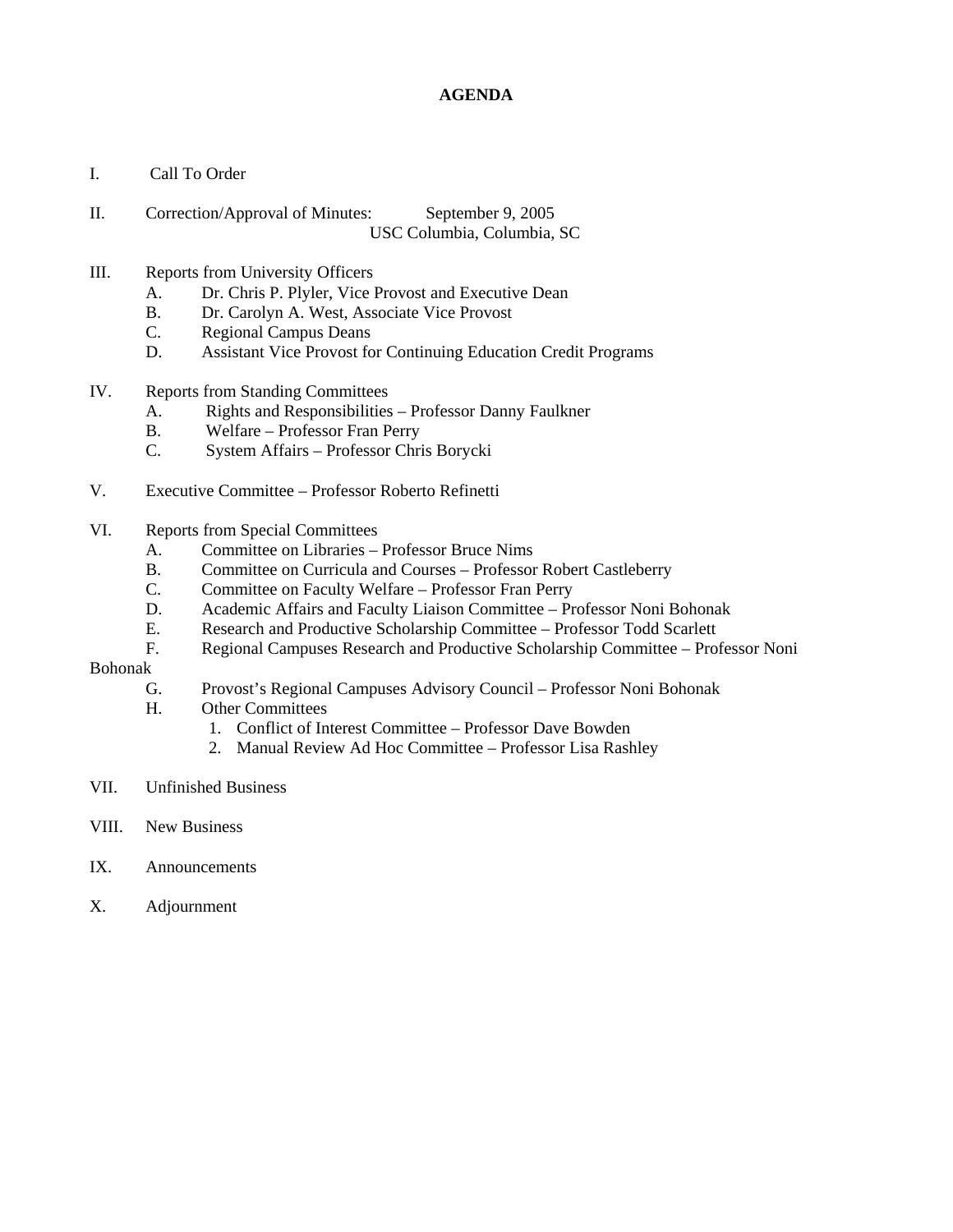

# **Meeting of Friday, November 18, 2005 USC Sumter, Arts and Letters Building**

# *Morning Session*

1) The Senate Chair, Noni Bohonak, called the meeting to order at 10:04 A.M.

2) The USC Sumter Dean, Leslie Carpenter, welcomed the senators and introduced the guest speaker, G. Murrell Smith, Jr., South Carolina House of Representatives.

3) Representative Smith addressed the senate.

- He reported that several representatives have been supporting the advancement of USC Sumter to a 4-year campus.
- He reported that the Governor is expected to request once again the closure of the Union and Salkehatchie campuses and that the request is expected not to be endorsed by the general assembly.
- He indicated the likelihood of approval of a Bond Bill to provide supplementary funds for higher education in South Carolina. The Bill is expected to be discussed during this fiscal year and to be approved in the following year.
- He indicated the likelihood of reforms in Property Tax laws. The reforms will affect the USC regional campuses, which currently receive Property Tax funds. An expected raise in Cigarette taxes may offset the reduced income from Property Taxes.

4) The general meeting was recessed at 10:36 A.M. so that the various committees could meet.

# *Afternoon Session*

# **I. Call to Order**

The senate was reconvened at 1:36 P.M.

# **II. Correction/Approval of Minutes**

The minutes of the September 9 meeting were approved by voice vote.

# **III. Reports from University Officers**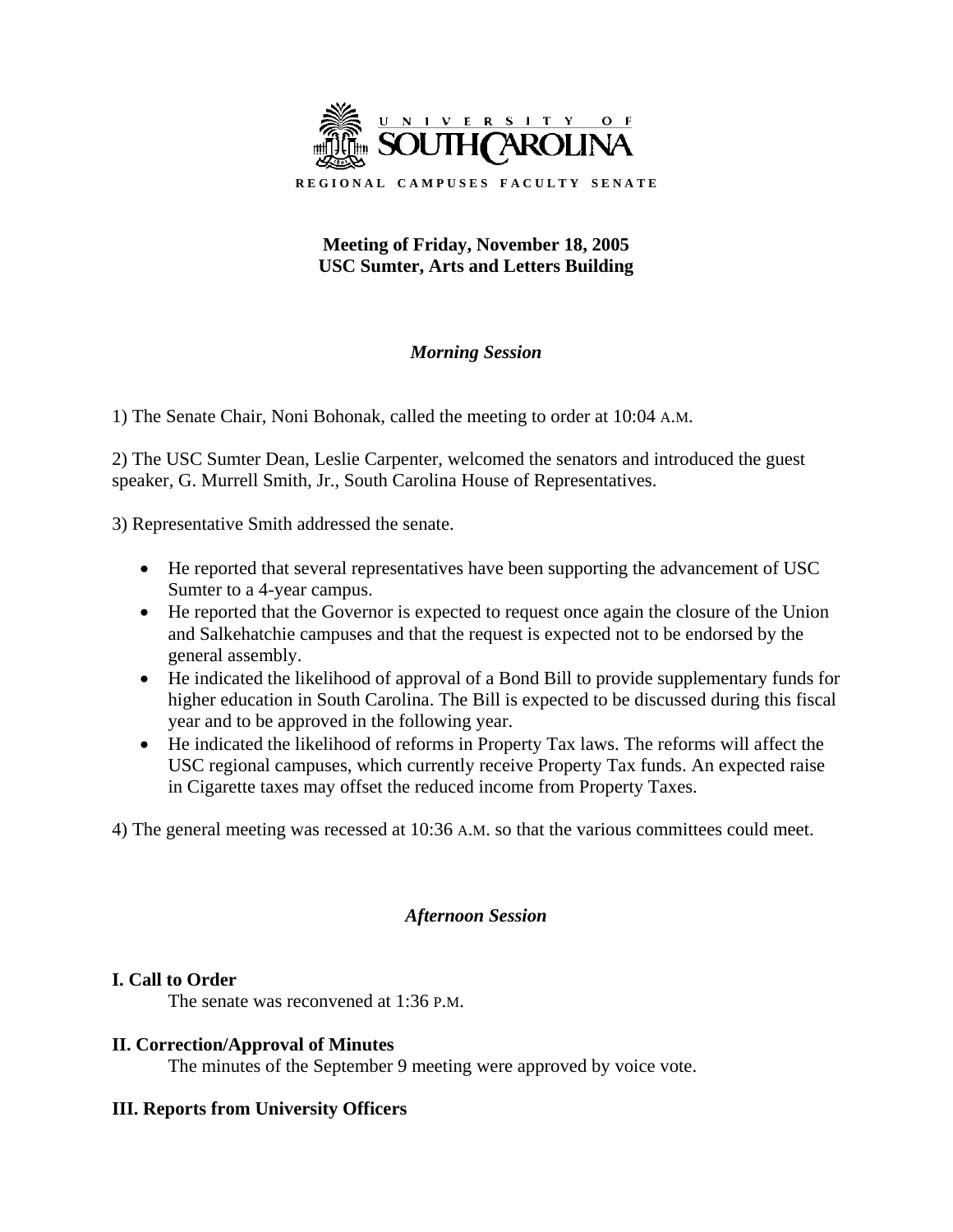## *A. Vice Provost and Executive Dean, Chris Plyler*

I would like to thank Dean Carpenter and his faculty and staff for hosting this November meeting of the Senate and for providing such a deliciously prepared lunch.

Legislative: With the Legislature not in session, there is little to report. Johnny Gregory, our governmental liaison reports that the issues gaining the most pre-session attention are: 1) possibility of tuition cap legislation, 2) property tax relief and pressure to consider a bond bill—which no one seems to believe will happen next year.

Johnny also senses that the Governor's budget will once again target Salkehatchie and Union for phase-out. While we may be weary of the Governor's persistence in this matter, we cannot assume that this issue will not gain momentum. Those campuses in concert with their constituencies and the president will again strategize to counter the Governor's rationale.

**Program:** Our expectation is that the Bachelor of Liberal Studies will be approved by the USC Columbia Senate in its December session.Progress in installing the Palmetto College is on hold until the University receives assurances from SACS that what we are attempting to do fits within their approved guidelines. We remain confident that it does and will have more direction after the Provost visits SACS in February to present our case. I will also be traveling with the Provost to Penn State in two weeks to study the University College (formerly referred to as the Commonwealth College).

Efforts are now being made in the office of the Provost to ensure that the regional campuses receive not only the headcount and revenues for their enrollments in Palmetto College courses but the FTE as well.

**University:** The University is in the midst of a marketing research and branding study with the Lipman Hearne Group out of Chicago. The goal is to develop a comprehensive communications framework based on a distinctive brand concept to set the University of South Carolina apart in the marketplace. I have participated in two interviews so far.

## *B. Associate Vice Provost, Carolyn A. West*

The Associate Vice Provost was not present at the meeting and did not submit a report.

#### *C. Regional Campus Deans*

*USC Lancaster, John Catalano* 

#### **STUDENTS**

Fall 2005 registration numbers are up by 8.4% (FTE). Total numbers for the 2005 calendar year were up from 2004 by over 10%. Pre-registration for Spring 2006 has begun.

#### FACULTY

The search for a business professor continues. We have been approved to begin searches for tenure track faculty members in the fields of psychology (two positions), mathematics, exercise science, and biology. Several articles and two new books (Ron Cox and Walt Collins) have been announced for release this year by our faculty.

**STAFF**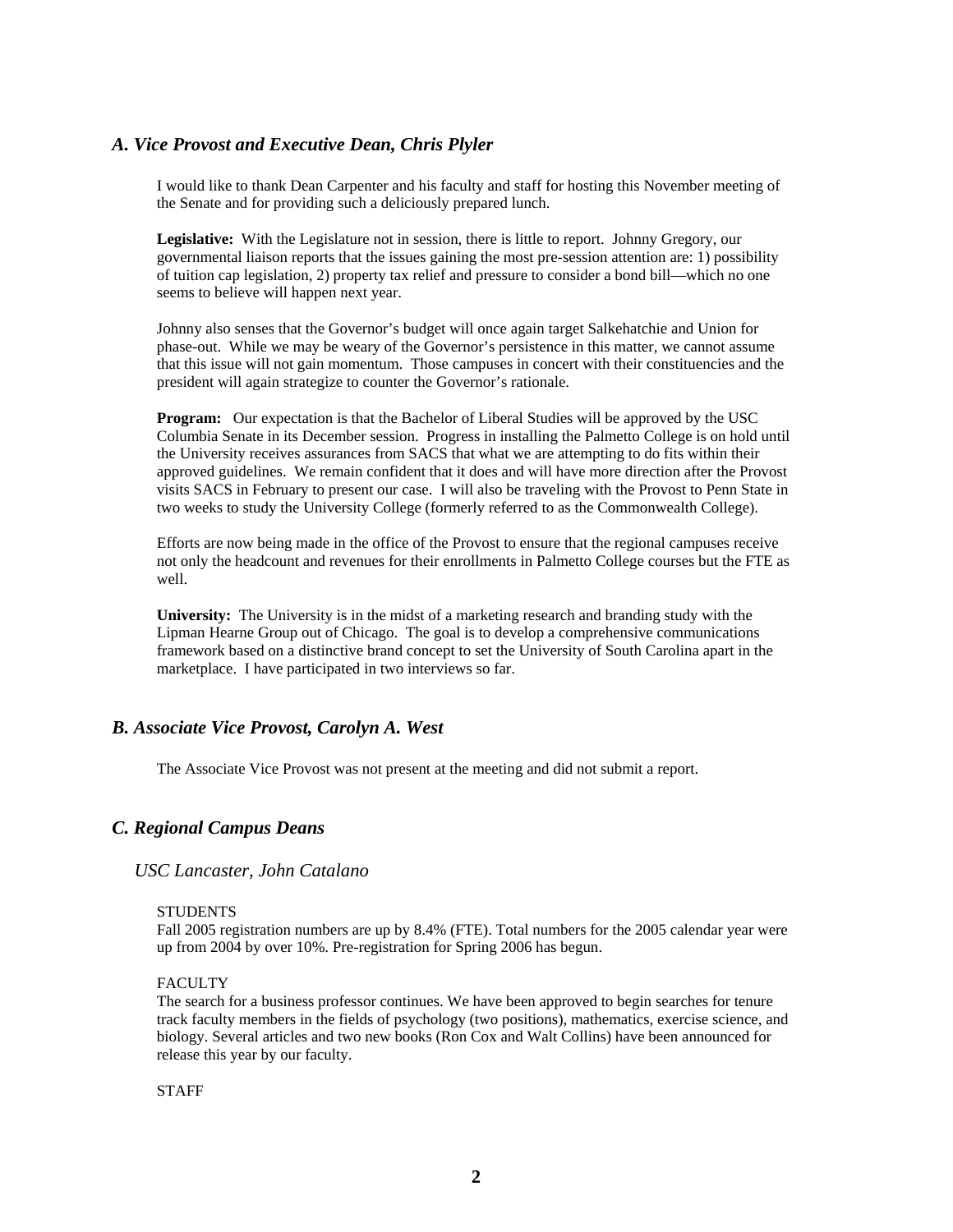We are currently searching for an assistant to the Financial Aid Director and a groundskeeper; both positions are replacement positions.

#### TECHNOLOGY

We have converted two more classrooms into smart classrooms and will attempt to add more this year. The campus (including outside) is now almost totally wireless accessible. The campus network has been extended to the Carole Ray Dowling Health Services Center. As a result of increased student demand for computer access, we have reopened HH108 for general use with 12 stations and hours from 7AM to midnight seven days a week. We will upgrade HH 206 later this fall.

#### FINANCES

USCL is still officially the worst treated campus in the state according to a new report by the State Technical Board with only 37.1% of MRR being appropriated by the state legislature. Additional enrollment and additional county millage have helped the campus meet its financial commitments, but parity remains a critical issue for the campus.

#### FACILITIES

The renovation of the Health Services Building is nearly finished. Dr. Riner's exercise science lab, Cardiac Rehabilitation, Physical Therapy, and Diabetes Education clinics have already moved. Our new ball field should be ready by summer. God alone knows the completion date for the parking expansion of at least 150 spaces (but Thomas Fox says about two weeks). The Medford Library landscaping project will be completed for the second time soon and the Dowling landscaping project is in the works. Please remember that no campus money was used to purchase, renovate, or upgrade the CRDHSC. We would be in real trouble without the Lancaster County Commission for Higher Education, the Educational Foundation of USCL, the Lancaster County Council, and the City of Lancaster.

#### **COMMUNITY**

Our new Board of Visitors will meet for the first time on November 30. Bundy Auditorium is on track for renovations and a performance series that will begin in October 2006 and feature Newberry Opera House- style events. .

### *USC Salkehatchie, Ann Carmichael*

Governor Robert E. McNair, a former resident of Allendale, has accepted our invitation to address the graduates at commencement on May 1, 2006.

Dr. Arthur Mitchell was selected as one of eight finalists from 38 nominees for the Governor's Professor of the Year award. He and the other nominees were honored at a luncheon in Columbia on November 3, 2005. Dr. Mitchell has a strong background in scholarship, recently having three books accepted for publication. This is the third consecutive year that Salkehatchie has had a finalist in this competition.

The Healthy Learners program, which works with local providers in giving health care services to children in K-12, officially opened their operation in Allendale on October 6. Their administrative office is housed on the Salkehatchie West Campus.

The Salkehatchie Leadership Institute recently received a \$228,000 Rural Business Enterprise Grant from the US Department of Agriculture. The grant is being used to develop an inventory of artisans and to provide a retail outlet for the artisans in the five-counties served by USC Salkehatchie.

A half-day forum was held between the Salkehatchie administration and the Student Government Association on November 3. The purpose of the forum was to develop stronger relationships with student leaders and to give them more formal avenues for presenting ideas and expressing concerns.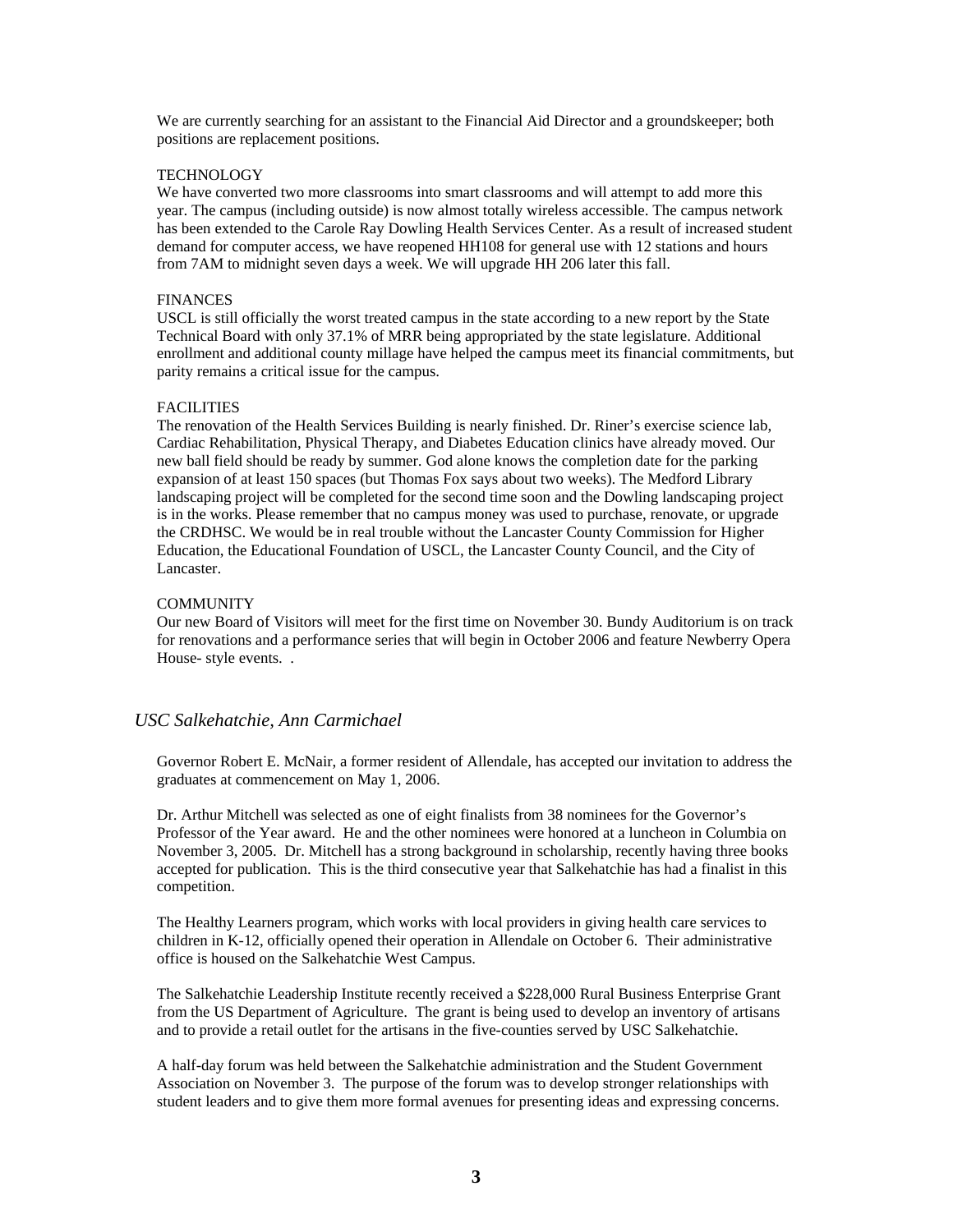The 40th anniversary celebration continues with presentations by several Salkehatchie faculty members, an exhibit by nationally-known local artist Jim Harrison, and a concert by Carolina Alive, who was joined by Carolina mascot, Cocky. On November 2 USC Columbia professor and state historian Dr. Walter Edgar presented a lecture on the impact of rural communities on the economy in South Carolina. Events for spring include an alumni dance in March and appearance by the Charleston Symphony Orchestra as a kickoff event to the Colleton County Rice Festival.

The Student Government Association and the Salkehatchie baseball team recently held a carwash and bake sale for Hurricane Katrina relief. They raised over \$1000 for the relief effort.

A booster club has been created to provide financial support for the baseball team. Details about the "Dugout Club," as it is officially known, are available on the Salkehatchie web site.

Fall enrollment for 2005 is approximately 10% higher in FTE than in 2004 with a 1.87% decline in HC as compared to fall of last year.

Congratulations to Dr. Roberto Refinetti on the publishing of the second edition of his textbook, *Circadian Physiology*.

#### *USC Sumter, Leslie Carpenter*

**Welcome:** It is my pleasure to welcome all of you to USC Sumter for this meeting of the Regional Campuses Faculty Senate. We are pleased to be hosting this event during the Sumter Campus' 40th anniversary year.

**Human Resources:** Since my last report to this Senate in September 2005, USC Sumter has experienced several human resources actions. On September 16, 2005, Head Librarian Jane Ferguson retired. Ms. Sharon Chapman was named as Interim Head Librarian while a search is being conducted to fill the position on a permanent basis. Searches also are underway to fill three tenuretrack positions in Sociology, Biology, and Speech Communication, effective with the 2006 Fall Semester.

**Enrollments:** Official enrollment figures at USC Sumter for the 2005 Fall Semester indicate a slight headcount enrollment decrease compared to last year, as well as a slight FTE enrollment decrease compared to last year. USC Sumter faculty and staff continue to work hard on several new initiatives intended to improve recruitment and retention of students. Several of these initiatives were borrowed as "best practices" from other campuses in the USC System.

**Students:** After an absence of several years, I'm pleased to note that USC Sumter's students are building a float this semester to enter in the Sumter Christmas Parade.

**Invitation:** For those who can stay for a few minutes following this Senate meeting, you are cordially invited to join us a reception honoring Dr. Terri Smith's appointment as the inaugural Julian T. Buxton Professor of Business Administration, and Dr. Eric Reisenauer's appointment as the inaugural Williams-Brice-Edwards Professor of Humanities. The donors of these two endowed professorships also will be honored during this reception.

#### *USC Union, Jim Edwards*

Dean Edwards was not present at the meeting. He was represented by the assistant dean for academic affairs, Hugh Rowland.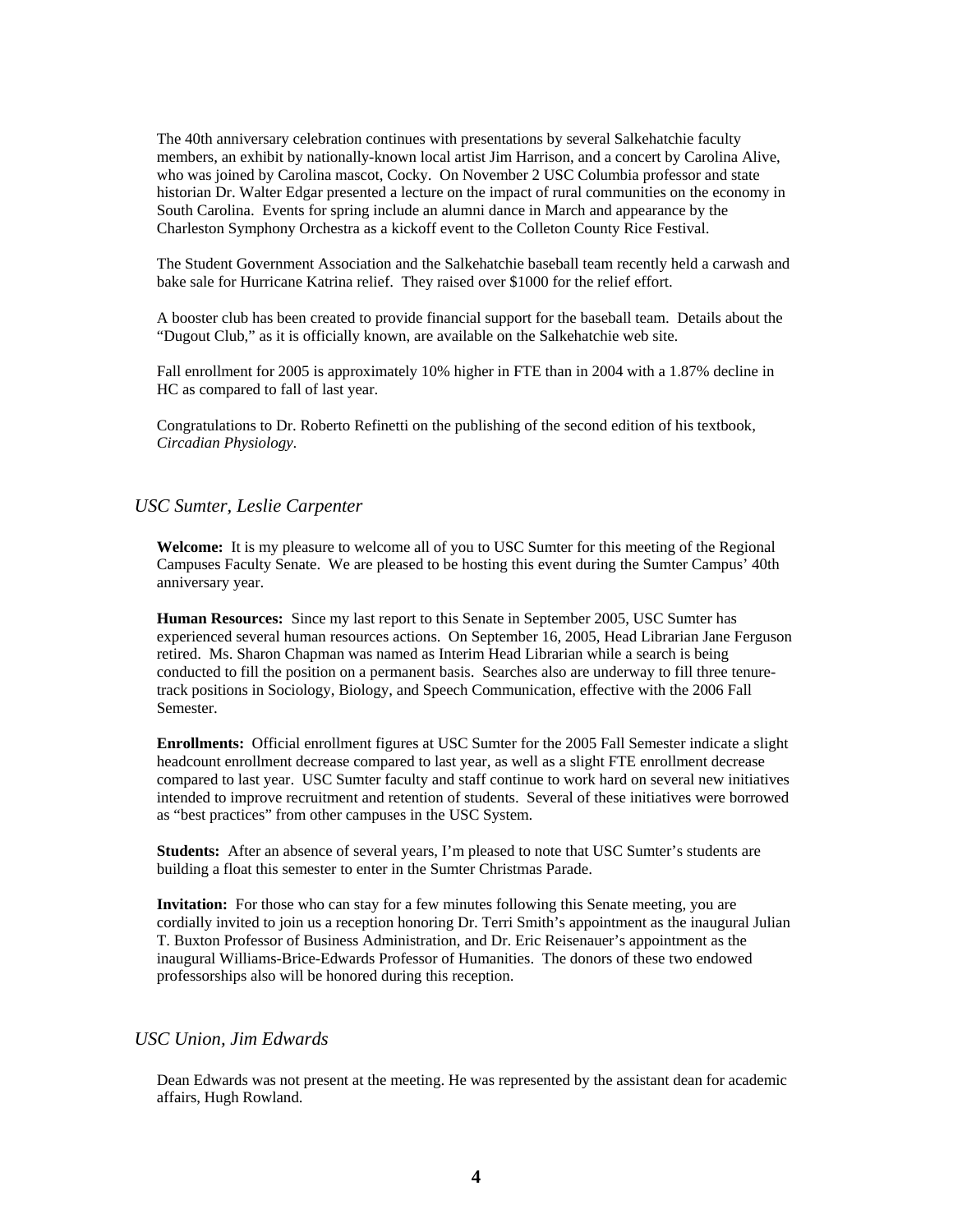## *D. Assistant Vice Provost for Continuing Education, Sally Boyd*

The Assistant Vice Provost was not present at the meeting and did not submit a report.

### **IV. Reports from Standing Committees**

### *A. Rights and Responsibilities, Danny Faulkner*

The committee discussed the issue of external peer review of Tenure and Promotion files. The main goal at this time is to identify peer institutions from which evaluators can be recruited.

#### *B. Welfare, Fran Perry (now Fran Gardner)*

The committee continued work on a workload survey that will be available on-line shortly. It also worked on the annual salary report.

## *C. System Affairs, Chris Borycki*

The committee continued work on the implementation plans for Palmetto College.

### **V. Report from the Executive Committee, Roberto Refinetti**

The executive committee met previously on November 4. The meeting was called to order at 1:35 P.M.

In attendance were: Chris Plyler, Vice Provost Carolyn West, Associate Vice Provost Noni Bohonak, Chair Kate Fritz, Vice Chair Roberto Refinetti, Secretary Sal Macias, Member-at-Large Fran Perry, Welfare Committee Chris Borycki, System Affairs Committee

The Vice Provost, the Associate Vice Provost, the committee chairs, and the representatives of the various units presented their reports.

The Vice Provost initiated a discussion of the issue of external peer reviewers for Tenure and Promotion files. Further discussion of the issue was charged to the Rights and Responsibilities committee.

The meeting was adjourned at 2:52 P.M.

In today's meeting, the issue of external peer review was discussed again.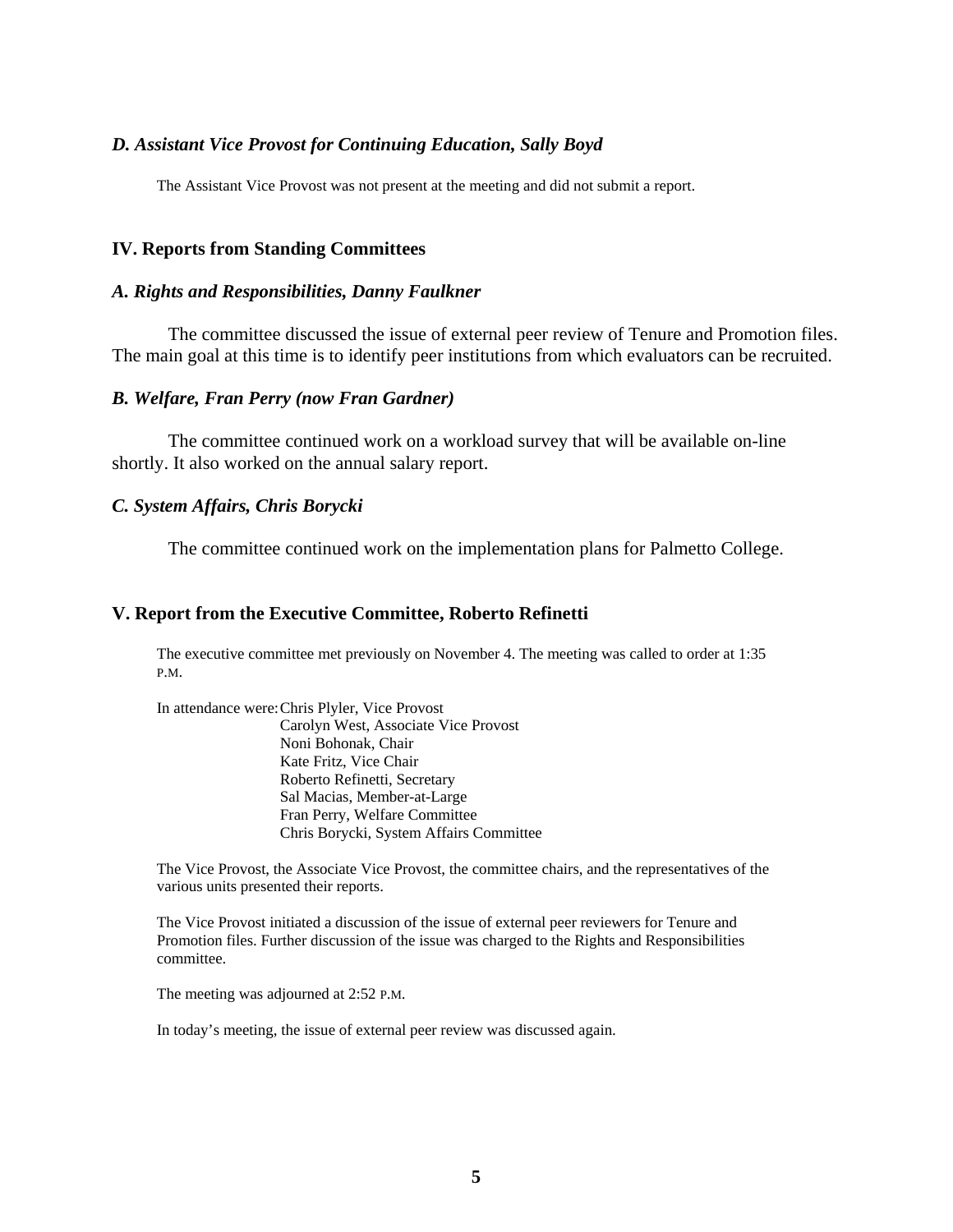## **VI. Reports from Special Committees**

### *A. Committee on Libraries, Bruce Nims*

The Faculty Committee on Libraries met November 4, 2005, in the mezzanine conference room of the Thomas Cooper Library. A light luncheon was served and Chair Harriet Williams called the meeting to order about 12:00 noon.

Thomas McNally, Director of Thomas Cooper Library, briefed the committee on the completion of the Main Level/Level 5 renovation project, which has greatly increased seating space on the main level. He also reported that the new Integrated Library Services and PASCAL Databases projects are now fully implemented and that library's 24-hour access to students during the exam period was a success and will be continued. This fiscal year the library's budget received a special one-time infusion of funds from the President to address the ongoing problem of inflation in the cost of serials.

Dean Paul Willis reported on the progress of the new wings for the Modern Political Collection and the Rare Books and Special Collections. Funding has been obtained, architectural drawings have been prepared, and the project should begin soon. The Rare Books Wing will be on the Sumter Street side of Thomas Cooper Library and the Modern Political Collections Wing will be on the Russell House side.

Dean Willis also reported that initial planning has begun for a 30 million dollar renovation of Thomas Cooper Library. The library administration will seek input from all parts of the University community for recommendations on the renovation

Mr. McNally conducted a tour of the new Main Level/Level 5 space for the committee members after the meeting

The meeting adjourned at 1 p.m.

### *B. Committee on Curricula and Courses, Robert Castleberry*

The committee has been following the progress of the approval process for the BAIS degree (Bachelor of Arts in Interdisciplinary Studies).

#### *C. Committee on Faculty Welfare, Fran Perry (now Fran Gardner)*

The committee examined proposed changes in health insurance coverage and a proposed reduction in tuition for children of USC faculty and staff.

### *D. Academic Affairs and Faculty Liaison Committee, Noni Bohonak*

No report.

### *E. Research and Productive Scholarship Committee, Todd Scarlett*

The committee chair resigned because of a conflict of interests. A new chair will be elected in **VIII New Business**.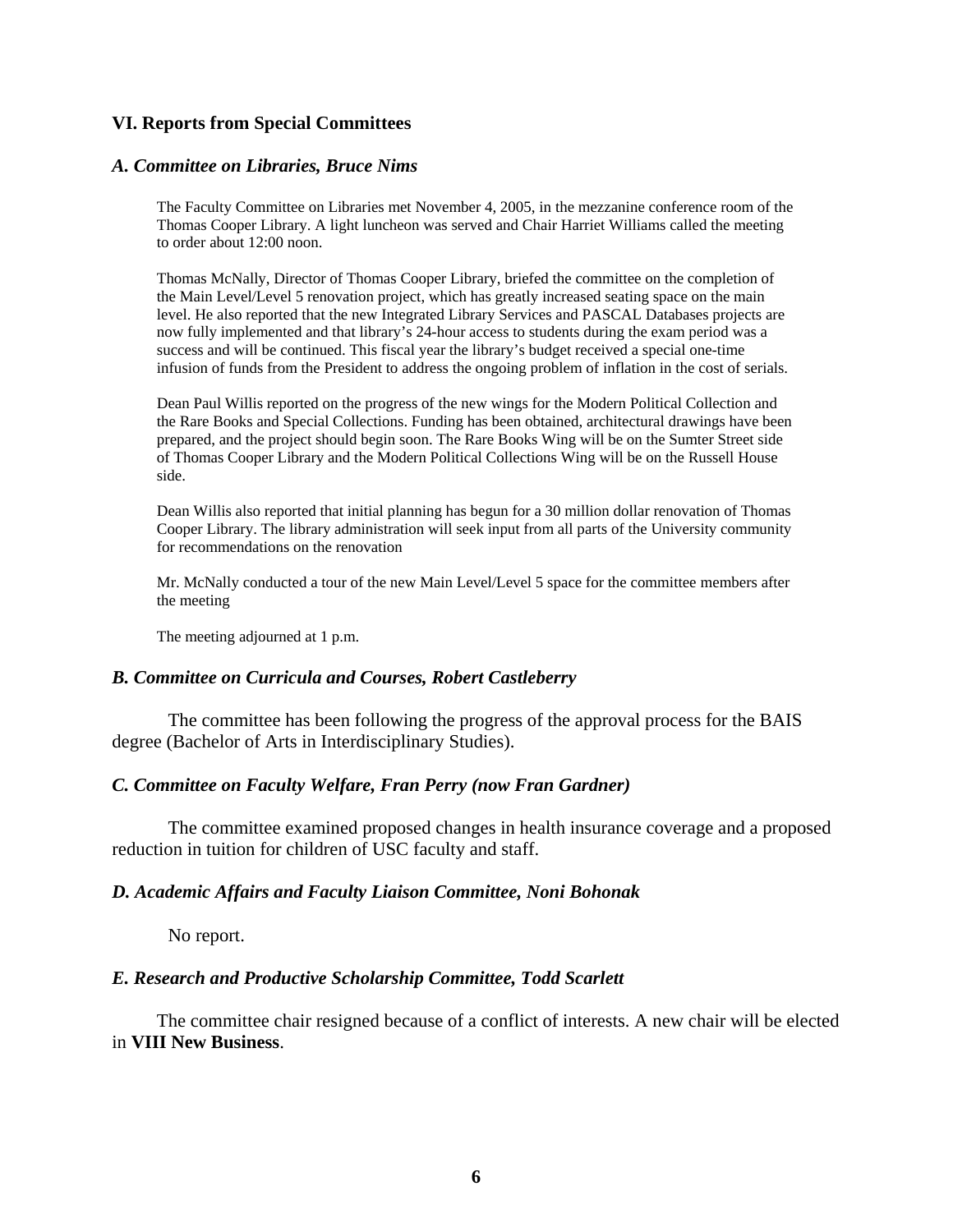### *F. Regional Campuses Research and Productive Scholarship Committee, Noni Bohonak*

The meeting was held on November 11 via the Palmetto College Bridge, with the following members in attendance:

**Continuing Education Credit Programs:** Barbara Oswald

**USC Lancaster:** Noni Bohonak, Chair, Regional Campuses Faculty Senate; Danny Faulkner; Lisa Hammond Rashley **USC Sumter:** Steve Bishoff; Hayes Hampton

**USC Union:** Deborah Hudson; Denise Shaw

Prof. Bohonak called the meeting to order at approximately 1:30. She then read the *Faculty Manual* description of the committee and its charges, as voted on by the Regional Campuses Faculty Senate at its 9 September 2005 meeting:

**Regional Campuses Research and Productive Scholarship Committee.** This committee advises the Vice President for Research and Health Sciences on strategies to encourage and support research and productive scholarship performed by faculty members of the Regional Campuses. The committee will be comprised of up to two members from each Regional Campus and from Continuing Education and Credit Programs. The members will be elected by the faculty organizations of the individual campuses for staggered two-year terms. The regional campuses representative to the Research and Productive Scholarship Committee will also be a member. The Vice Provost and Executive Dean for Regional Campuses and Continuing Education, as well as the Vice President for Research and Health Sciences will be ex officio members. The committee will submit reports to the Regional Campuses Faculty Senate.

#### **Proposed charges for the committee to consider**

(to be submitted to the committee when formed, but not included in the *Manual*)

- To determine needs to better facilitate research and productive scholarship opportunities for regional campuses faculty
- To support regional campuses faculty in pursuit of funding, either for course release or for grant funding
- To develop grant writing workshops for regional campuses faculty
- To work for support for research by faculty as well as faculty supervised research by students
- To build relationships between all USC campuses, fostering mentoring relations and extending research opportunity through collaborative work
- To improve the campus climate within each regional campus for promoting scholarship
- To educate faculty about research opportunities and expectations

Profs. Hampton and Rashley were elected co-chairs.

Discussion turned to ways to begin implementing the committee's charge. Determination of faculty needs regarding research was agreed to be a logical first step; **it was agreed that this process could begin in the afternoon session at the next Regional Campuses Faculty Senate meeting, by asking senators for their input and asking them to gather data from their respective campuses. It was suggested that senators ask faculty to estimate their research costs for a definite time period, e.g., the next academic year.**

Co-chair Rashley asked committee members for their impressions of faculty needs. The following observations were made:

- Many faculty members have said they need a course reduction in order to pursue research adequately and in an expeditious manner.
- Some faculty members, especially in the sciences, are pursuing research with students who are taking advanced independent-study courses (399 courses). At present, these 399 courses are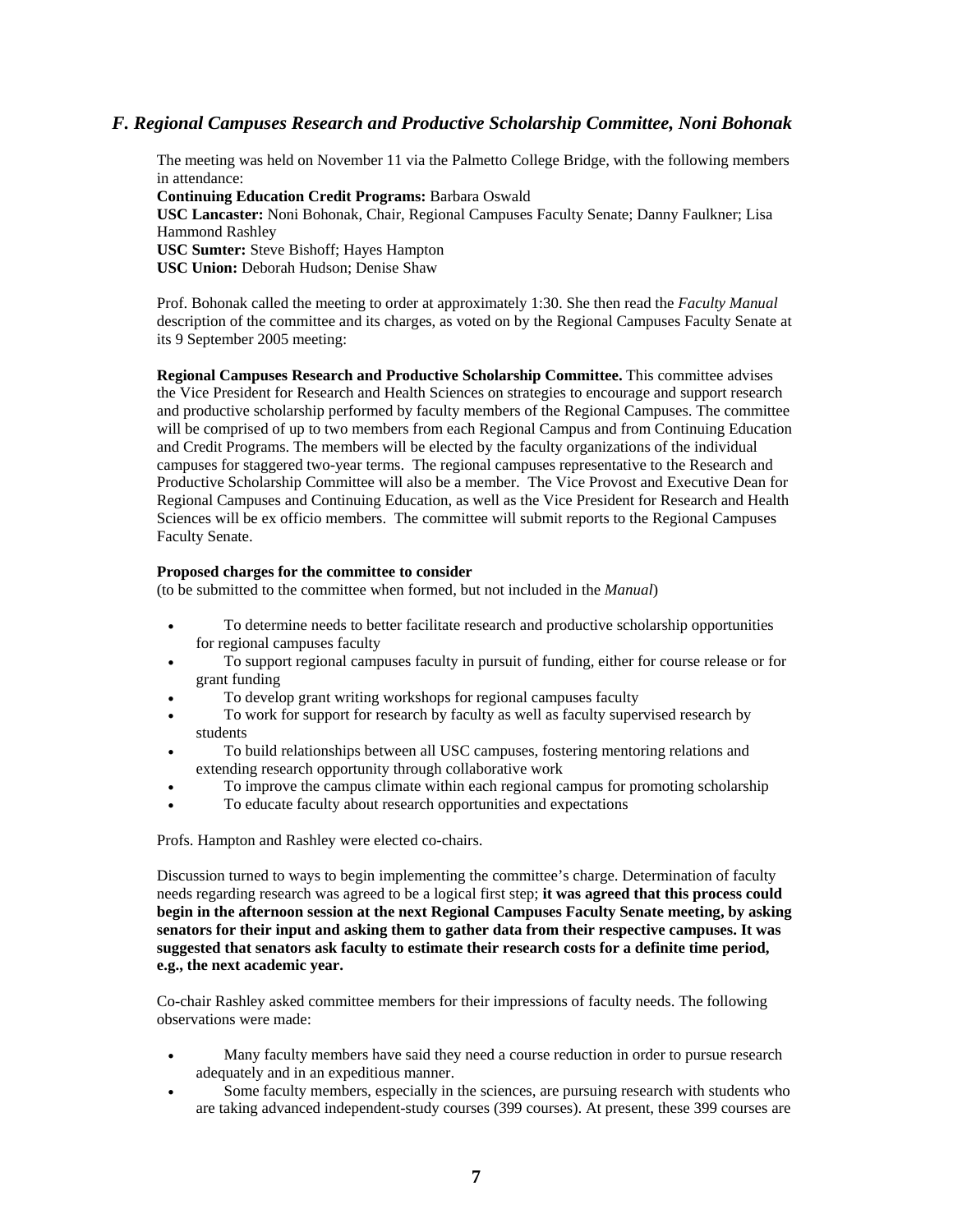taught as overloads; they do not count towards the regular 4-4 load. Credit in one's teaching load for 399s would expedite research and allow faculty to offer more and higher-quality advanced courses.

Discussion turned to the establishment of a separate fund of competitively-awarded regional campuses Research and Productive Scholarship grant money. The committee's initial discussions suggested that that such a separate pool of money dedicated to the regional campuses would be an effective way to fund such research needs as course reductions, research trips, lab equipment, etc., but it was agreed that further discussion of this with faculty on our campuses would be required.

The committee then discussed other known issues regarding faculty's ability to conduct research. Because of recent actions taken by the Provost in response to suggestions from the Regional Campuses Academic Advisory Council, regional campuses faculty now have access to many more high-quality online databases than before. Areas that still need improvement are:

- Availability of lab space: some campuses have no real research laboratory facilities.
- Staff support: faculty on some campuses have research support in the form of staff assistance (e.g., photocopying) or work-study research assistants; other campuses do not make such help available.
- Support from all levels of administration: local administration at times does not place enough emphasis on creating an atmosphere in which scholarship can be pursued (e.g., several committee members were surprised to learn that there is a regional campus sabbatical application process); upper administration at times do not seem to recognize the non-research demands unique to regional campus faculty.
- External corporate funding: Prof. Bishoff mentioned a research project he is involved in that is being funded by a Sumter company, and reminded the committee that this kind of external funding is available, though not always immediately apparent.

The committee will meet again Friday, November 18 during the Regional Campuses Faculty Senate meeting at USC Sumter.

#### **Regional Campuses Research and Productive Scholarship Committee Membership 2005-2006**

| <b>Continuing Education:</b>                               | Barbara Oswald (2005-2007)<br>Joe Pappin (2005-2006)             |
|------------------------------------------------------------|------------------------------------------------------------------|
| Lancaster:                                                 | Lisa Rashley, Co-chair (2005-2007)<br>Danny Faulkner (2005-2006) |
| Salkehatchie:                                              | Arthur Mitchell (2005-2006)<br>Hussein Zeidan (2005-2007)        |
| Sumter:                                                    | Hayes Hampton, Co-chair (2005-2007)<br>Steve Bishoff (2005-2006) |
| Union:                                                     | Deborah Hudson (2005-2007)<br>Denise Shaw (2005-2006)            |
| <b>Regional Campuses</b><br><b>SPAR/RPS Representative</b> | Hayes Hampton, Sumter (2005-2006)                                |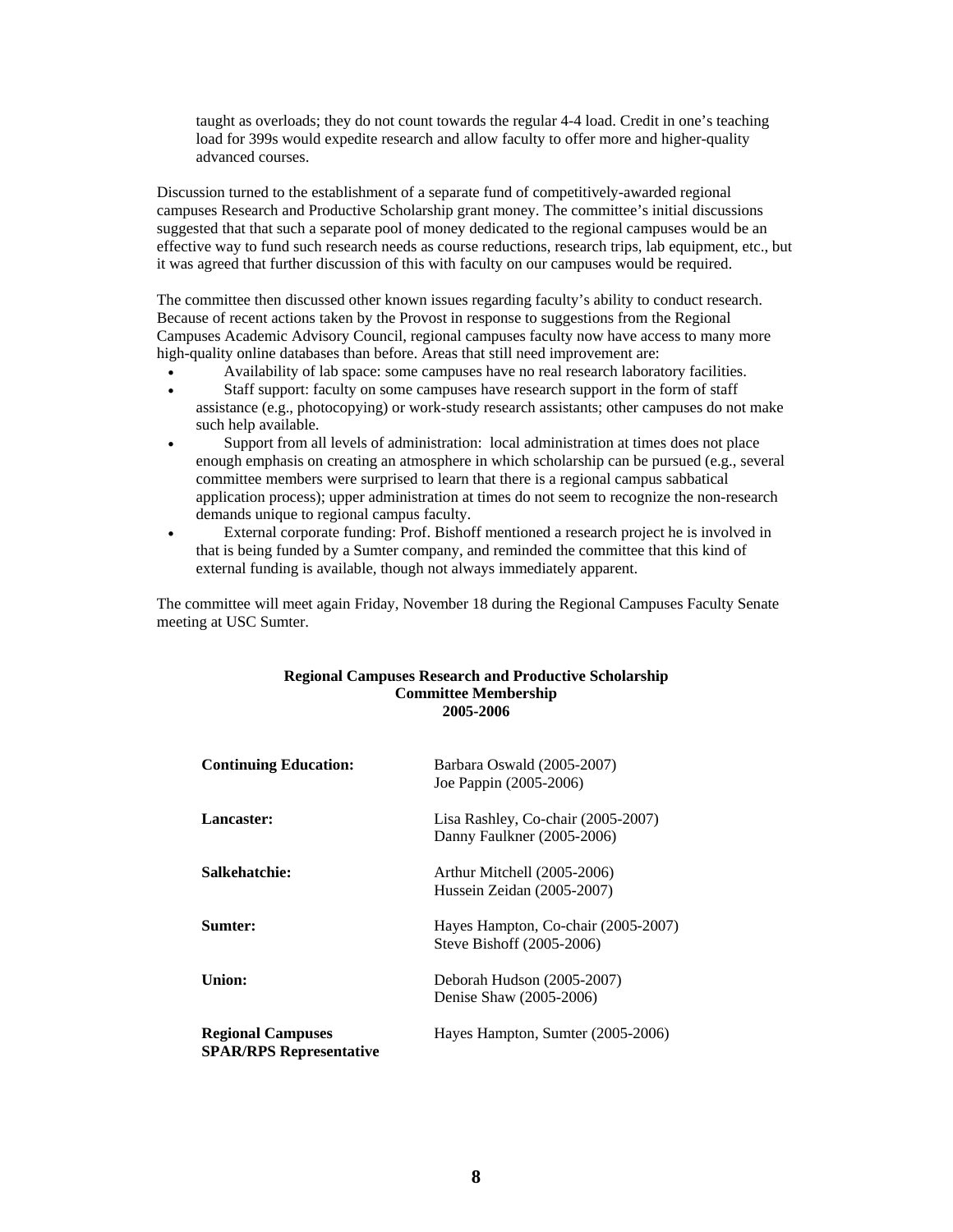## *G. Provost's Regional Campuses Advisory Council, Noni Bohonak*

The committee met and discussed the issue of external peer review of Tenure and Promotion files.

## *H. Other Committees*

- *1. Conflict of Interest Committee, Dave Bowden*  No report.
- *2. Manual Review Ad Hoc Committee, Lisa Rashley*

The ad hoc *Regional Campuses and Continuing Education Faculty Manual* Revision Committee met on Friday, 28 October. Members present were Noni Bohonak, Lisa Rashley, and John Logue. The committee recommends the following:

1. The Vice Chair of the RCFS is already responsible for forwarding all motions passed by the Senate to the Office of the Vice Provost for Regional Campuses and Continuing Education. We recommend the RCFS Vice Chair submit all motions affecting the *Manual* in the normal procedure immediately after they are passed. We further recommend that all motions affecting the *Manual* be held after all other administrative reviews are completed to be submitted once a year to the Board of Trustees. In this manner, appropriate administrative review can progress during the year, and at the end of the year, all changes approved at levels below the Board of Trustees may be submitted together. This will result in an annual revision of the *Manual* in years that any changes occur.

2. We recommend the translation of the *Manual* from Microsoft Word format to a fully online html document. The present format of the *Manual* includes a number of formatting codes making easy use and printing of the document difficult, and as print copies are no longer being distributed (except to maintain copies for each campus library and administrative offices), a web version of the *Manual* will be easier for faculty to use and will be simpler to maintain. The committee will work with the Regional Campuses and Continuing Education office to ensure a smooth transition to the new format.

3. Once the new format of the document is established, the committee recommends that the maintenance of the actual electronic document be handled by appropriate staff members at the Regional Campuses and Continuing Education Office. The Vice Chair and Chair of the Senate will need to coordinate closely with staff members to ensure that changes are incorporated smoothly on an annual basis.

4. The committee is working with staff members at the Regional Campuses and Continuing Education Office to create a website with archived electronic versions of the *Manual* from 1995 to the present. Earlier editions of the *Manual* are not available in electronic format.

# **VII. Unfinished Business**

There was no unfinished business.

## **VIII. New Business**

Hayes Hampton was elected as the regional campuses representative to the system-wide Research and Productive Scholarship Committee.